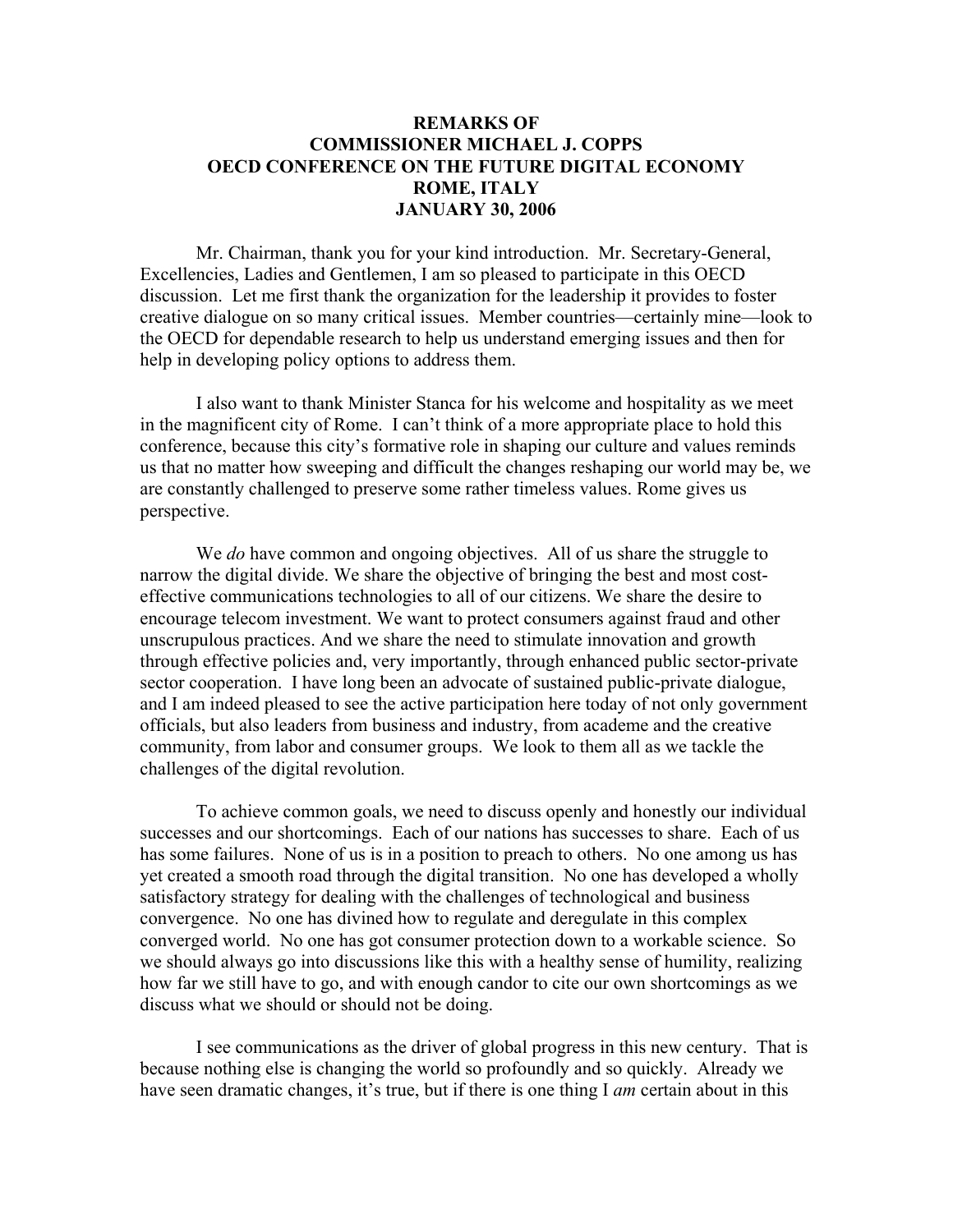uncertain world, it is that all the dramatic changes we have already witnessed in communications—and they *have* been dramatic—will pale in comparison with what is coming down the road toward us. We will work differently, play differently, care for ourselves differently, educate ourselves differently, govern ourselves differently, perhaps even practice our religions differently, all because of the transformative power of communications.

How can we prepare for this new world that we can't even begin to predict? How do present-day legal and regulatory frameworks apply and how can we enable them to keep pace with the impact of disruptive technologies? How do regulators make good decisions in this new speed-of-light world? How do we ensure continued innovation, entrepreneurship and investment? How do we create sufficient regulatory stability so that businesses can make right decisions about the future? And, most importantly, how do our actions benefit consumers? As *The Economist* put it just last week, we have been living in the digital equivalent of the silent-film era. Now we must learn to inhabit the new, large screen, multi-dimensional, surround-sound, seemingly limitless world of digital and to create an environment where its great potential bounty can be harvested by all our citizens.

This is a good venue to reaffirm the critical role that enterprise plays in innovation and investment. Relying on the market to accelerate broadband deployment seems generally to work. It is beginning now to bring us competition not only *within* delivery platforms, but also *among* delivery platforms. Not so long ago, if you knew the platform over which you were receiving content, you knew exactly what you were getting. No more. In my country and others, companies using different platforms are beginning to compete by offering consumers bundles of telephone, video and Internet services. This convergence of industries, services and markets is unleashing an unprecedented investment in 21<sup>st</sup> century communications infrastructure. A driving force here is surely competition as companies rush to deploy advanced technologies in response to offerings from other broadband providers.

The role of government in this environment is not to pick winners and losers. Government is poorly equipped for that job. Indeed, different broadband access technologies work better in different locations and circumstances. Government is usually better equipped to ensure the elimination of barriers to competition than it is to predict what new technologies, services, content menus or business plans will develop five or ten years hence. And government is always challenged to regulate with sufficient clarity, transparency and predictability so that business is not asked to operate with a question mark. Part of government's job is to implement policies so that multiple broadband platforms can develop—again, without picking winners and losers. To this end, we are identifying additional spectrum for broadband. We are also encouraging new technologies, such as broadband over power lines, and innovative wireless services both licensed and unlicensed. If we are successful in our efforts, consumers will have the opportunity to choose the technologies and services that best meet their individual needs. One thing is clear—when consumers have more options through competition, they reap the benefits—better services, greater innovation and lower prices.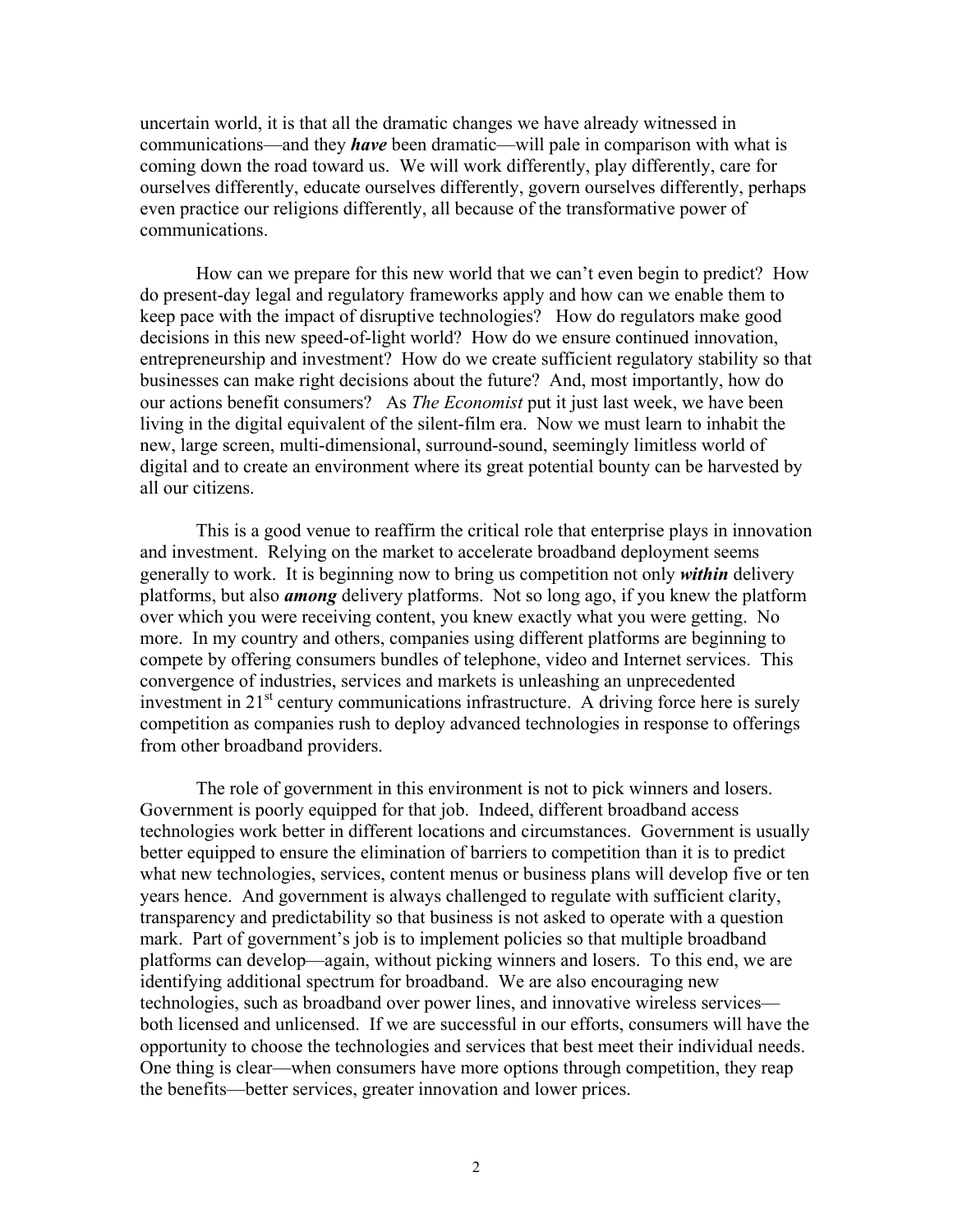Going beyond the elimination of barriers, there may be other roles for the public sector in this partnership. Today in my country there is increasing focus on protecting the dynamic character of the Internet. We view the Internet as a place of openness and accessibility where people can express themselves freely, where innovation and entrepreneurship can thrive and where new worlds are available to all consumers. We must preserve this vibrant and free-wheeling and opportunity-creating Internet. It's an important issue that we need to be considering—within our countries, across our borders and with all of our stakeholders. The value the Internet can confer—the content and applications that it makes accessible—depend upon it.

Our focus today is on content and rightly so because digital content, as the OECD states, will become the basic creative infrastructure underpinning the new economy. But, of course, the way content is distributed, by whom, and on what underlying infrastructure will have much to do with how transformative digital content is really going to be. How liberating digital content will be depends to a large extent on the infrastructure transporting it. I'm sure you will be talking about that in Rome this week.

A second role for government may be to ensure that advanced technologies are reaching all communities and all of our citizens—including, among others, those in rural or remote areas, those with disabilities, and those with limited incomes. Today, having access to advanced communications and the digital content that comes with it is perhaps more important than access to basic telephone service was not so many years ago. Broadband is the education and information and commerce and jobs of the future, and our challenge is to make sure that everyone has access to it.

In the United States, our Federal Communications Commission has an important role to encourage the deployment of advanced telecommunications to all Americans. One important program for achieving this goal is our universal service system. This program has done much to bring basic telecommunications to hard-to-reach areas and under-served populations. Going forward we must determine how our universal service program needs to be adjusted to facilitate the nation's transition to digital. One part of our universal service program that I want briefly to mention is known as the E-Rate. The E-Rate provides discounts to schools and libraries for Internet connections and telecom services. We target greater discounts to those needing them the most—in economically disadvantaged and rural areas. We also allow each institution to select the services its particular community needs to ensure the most effective use of the funds and to work with the private sector to make it happen. I mention the E-rate here because it does more than provide digital tools for education. Schools and libraries are a critical part of community and economic development. They can serve as anchor tenants to attract new services and promote additional deployment. And they can join with others in the community to aggregate demand so that companies are encouraged to upgrade facilities. I am convinced that there are many more opportunities for this kind of program and this kind of cooperative effort, involving the various levels of government working closely in tandem with each other and with the private sector, to address the larger challenges of